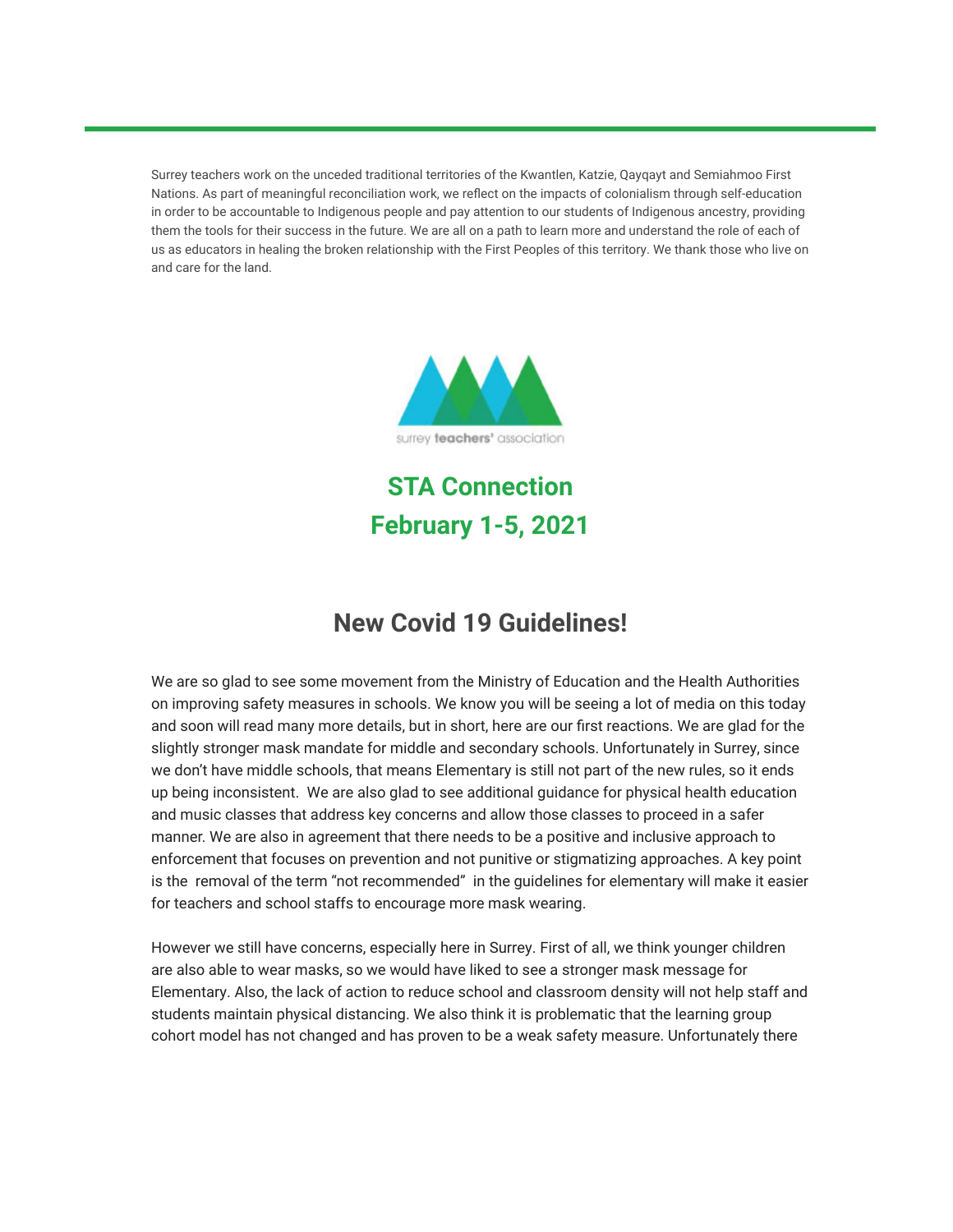is a lack of clear directives to improve ventilation. And of great concern to many teachers, we are disappointed in the inaction on improving the contact tracing system to specifically include teachers.

Please take a look at the [new guidelines in the government document](https://surreyteachers.us20.list-manage.com/track/click?u=37ec644ae87e34b54b3912660&id=06c3432217&e=7261da6bdb) attached.

# **Paid Leave from for Self-Isolation**

Finally! After a year of advocating, the employer (BCPSEA) has instructed school districts to accommodate or provide paid leave to teachers and support staff after being directed to isolate because of Covid 19 exposures. We will continue advocating locally and the BCTF will, provincially, that these provisions be retroactive to restore lost pay or used sick days for those who have already been impacted by a self-isolation order.



A short General Meeting will precede the regular STARA meeting on Feb. 17th so we can elect further delegates to the BCTF AGM. See next article for how to put your name forward.

# **STA BCTF AGM Surrey Delegation Leaders and Call for Delegates**

The STA has recently appointed Marilyn Carr and Gavin Hainsworth as our new STA BCTF AGM 2021 Surrey Delegation Leaders! We are looking forward to our new leaders facilitating, mentoring, training and supporting new and experienced Surrey delegates. A reminder that the 105th BCTF Annual General Meeting 2021 will commence on Saturday, March 20, and conclude on Tuesday, March 23. The Societies Act and our own By-law No. 2 (page 12 of the Members' Guide) require locals to elect their AGM delegates at local general meetings. So here is your **last chance** to get involved -please send in your name in advance and/or run off the floor. We still have room for 21 more delegates!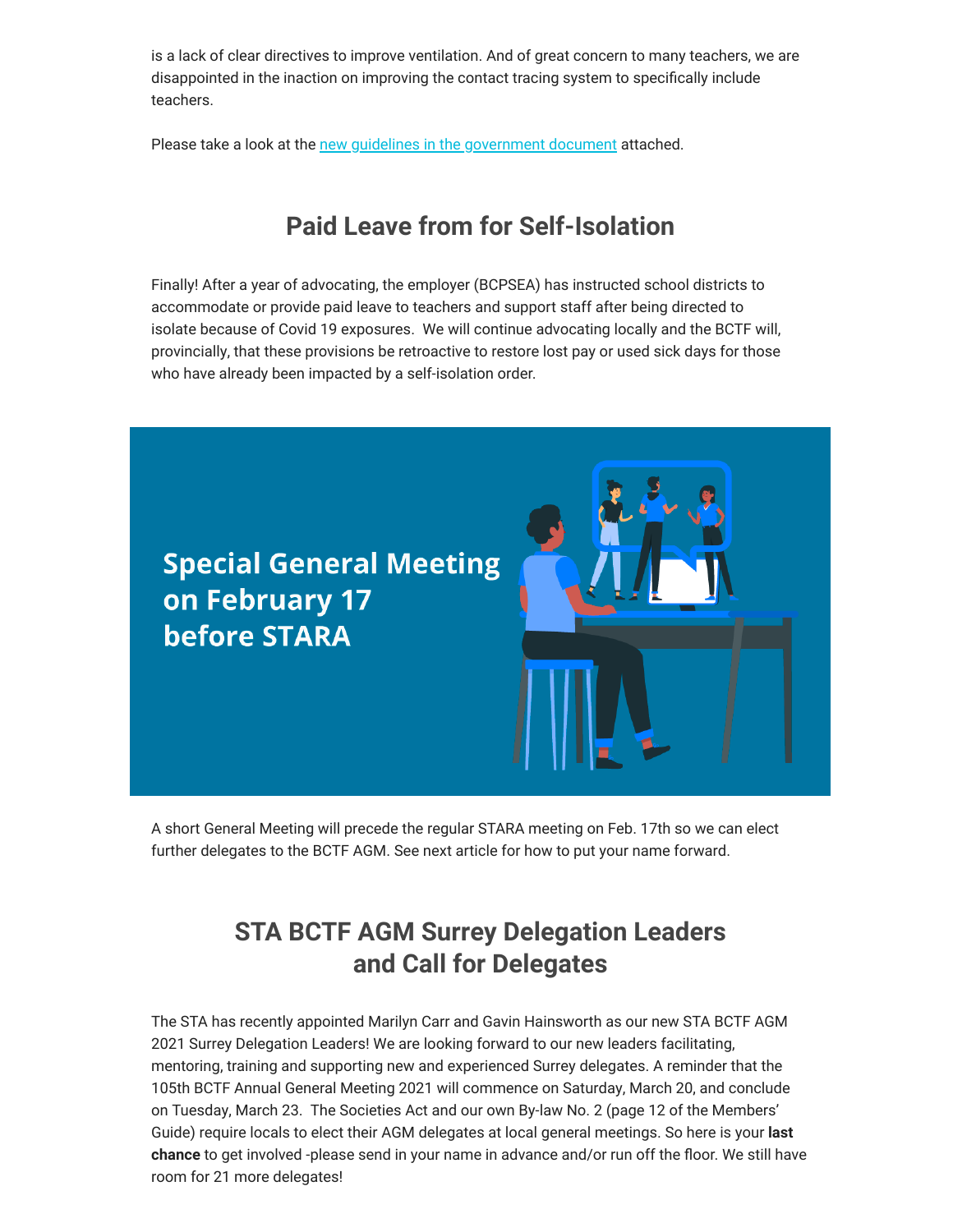## **Appliance Use in staffrooms**

The district has recently informed the STA that they will be making a disinfecting solution available at schools for wiping down microwaves, coffeemakers, etc., rather than requiring those items not to be used. Please ensure that you are maintaining covid safety protocols in using these items. Avoid gathering in groups and maintain 2m distance from others at your school, particularly adults.

# **BCTF Survey for teachers who have had to isolate for Covid19**

The BCTF is conducting a survey in an effort to collect information about those who have to selfisolate/quarantine for COVID-19 reasons. Due to the number of members who have had to use their sick leave banks or go on unpaid leave, the BCTF is urging staff reps to share this survey at schools, especially where you know there have been exposures to teachers who provide in-person instruction to students, and have had to self-isolate/quarantine. Even though the employer has announced that going forward, sick days will not need to be used or people will not have to have unpaid leave for self isolation, the survey is important to be able to continue our advocacy for retroactivity. **The due date for the survey is Monday, February 15, 2021 at 3:00 p.m and can be found at:** 

[https://questionnaire.simplesurvey.com/f/l/covid19selfisolationsurvey](https://surreyteachers.us20.list-manage.com/track/click?u=37ec644ae87e34b54b3912660&id=28685ee587&e=7261da6bdb)

# **Covid Action Ad Hoc Committee met with Jordan Tinney**

We met with Superintendent Jordan Tinney on Tuesday Feb 2 to bring our serious concerns directly from classroom teachers to our superintendent. We pressed him on the need for masks, concerns about lunch hour issues, concerns about stress, concerns about the new variants of the virus, anxiety and mental health of staff, and had a good discussion about how the COVID-19 district response has landed with members. We hope for a mask mandate to be announced this week by the health authorities, (although we don't know if they will), particularly with various alarming reports of the virulence of new variants of the virus.

# **3 ply masks protect you better**

We understand the District Health and Safety department has received a large supply of 3 layer disposable masks which are available to staff who need them. You can request multiples at a time so that you do not have to ask every day. It would be best for orders to be done at the school level, to submit an order for your school's needs to the facilities dept.. The district has said that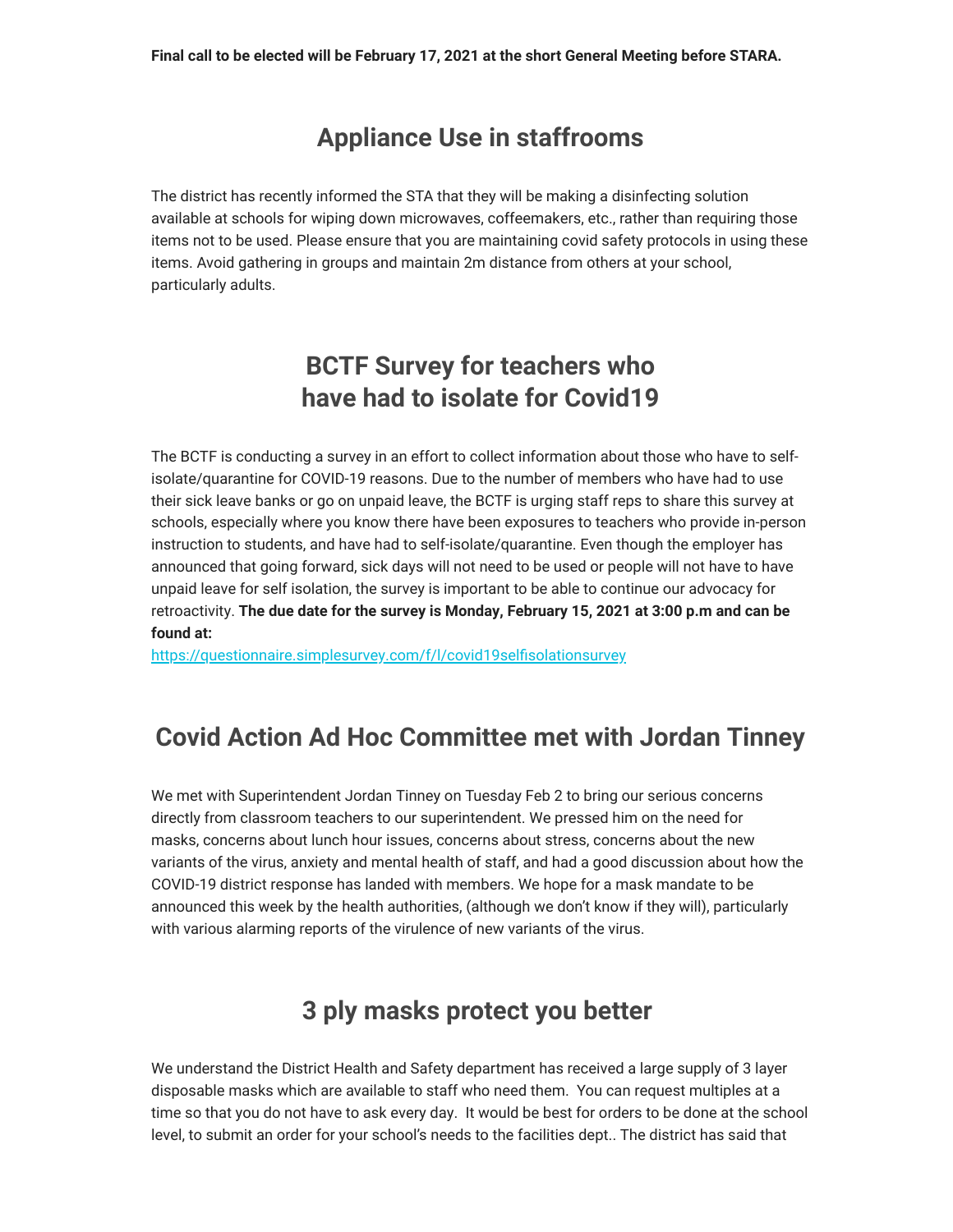once their supply of disposables are exhausted, they plan to order a supply of reusable 3 layer cloth masks.

#### **Teachers are not required to prep for their remedy**

You are not required to create a plan for a remedy period. This may be a more realistic proposition for some teachers than for others, depending on what they teach and what they had planned to do at those times.

#### **Pro-D News**

#### Surrey Focus Day Pro-D

Registration is now open for our Focus Day on February 19th, 2021 with keynote speaker Kevin Lamoureux. This keynote presentation will be exploring truth, reconciliation and wellbeing in schools and the role teachers play in this. Please [register on the Focus Day website](https://surreyteachers.us20.list-manage.com/track/click?u=37ec644ae87e34b54b3912660&id=31a5d021ee&e=7261da6bdb).

#### STA Convention Call for Workshop Proposals

Do you have a topic that you're passionate to share with colleagues? We know Surrey teachers are doing great work with their students and the STA Convention is now accepting workshop proposals for a wide range of topics. We are also proud to announce Gabor Mâté as our keynote speaker this year and be featuring a panel on equity and diversity. If you have an idea you would like to share with your colleagues, please submit your proposals to [https://staconvention.ca/index.php?Page=WorkshopProposals.](https://surreyteachers.us20.list-manage.com/track/click?u=37ec644ae87e34b54b3912660&id=d12b53c407&e=7261da6bdb)

#### BCTF New Teachers' Conference, February 26th

The [BCTF New Teachers' Conference](https://surreyteachers.us20.list-manage.com/track/click?u=37ec644ae87e34b54b3912660&id=6bc08b64f1&e=7261da6bdb) is now open for registration. The virtual conference costs \$25, and since it takes place on a school day, attendees will need a release day from the classroom to attend. You could use Pro-D funding (check with your PD Chair in your school) or apply for funding for the registration and release time from the STA by emailing [reception@surreyteachers.org.](mailto:reception@surreyteachers.org) We have a limited budget, and we have received some applications already, but we can send three more members who are in the first 5 years of their teaching career. First come, first serve!

# **Very interesting opportunity! Call for Project Team Co-Researchers**

School liaison officers (SLOs) exist in many schools across BC. How does their presence impact Black, Indigenous, and People of Colour (BIPOC) educators and students? The BCTF is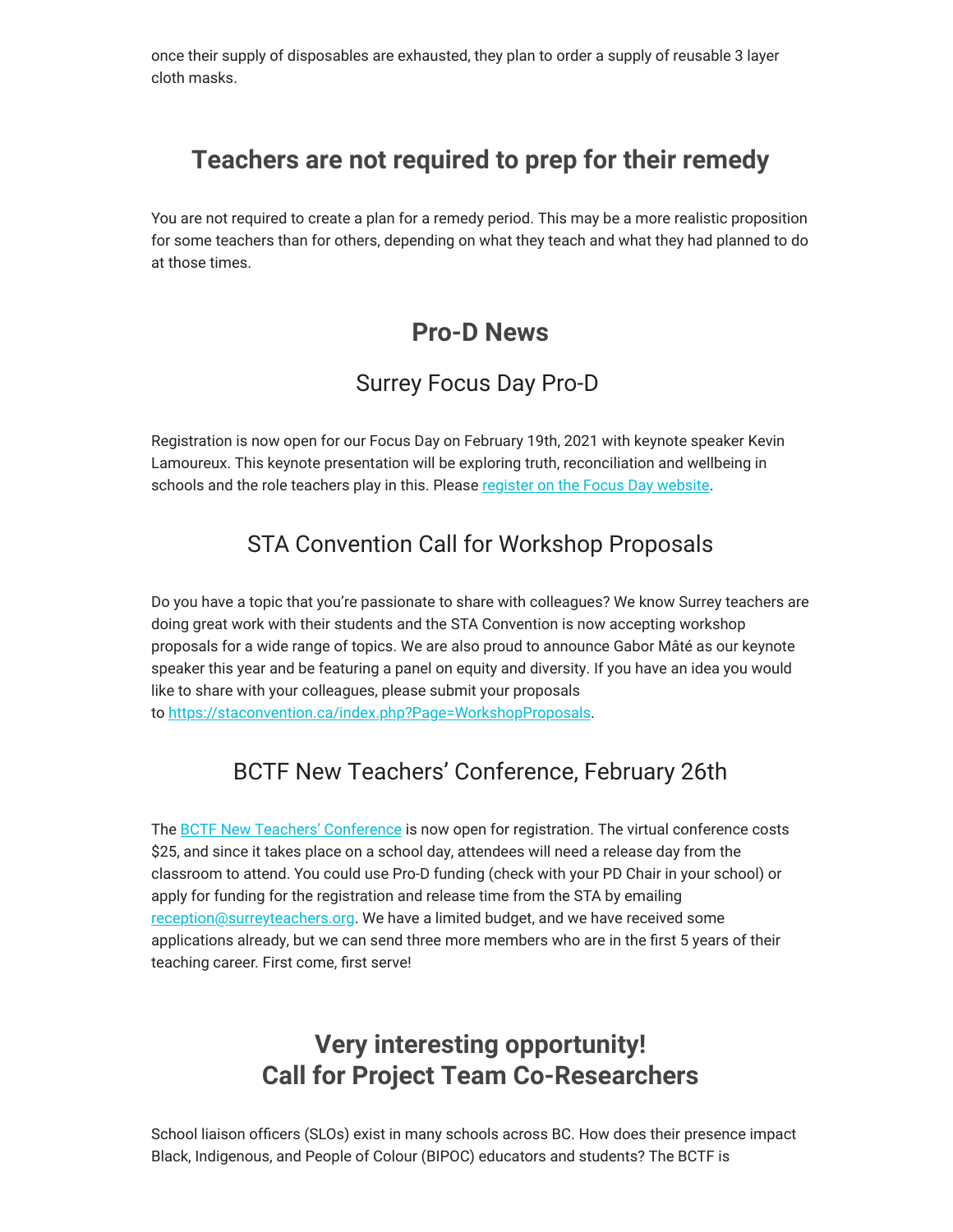collaborating with the Surrey Teachers' Association (STA) and 3 other locals to carry out research on this issue. The BCTF invites STA members who identify as BIPOC to apply for a role as Co-Researcher on the Project Team. The Project Team will consist of 2 representatives from each of the participating locals and one representative from selected BCTF committees. We are really happy that the BCTF is following up on ideas generated in Surrey. For more information, please review the attached memo and application form. **The deadline for applications has been extended to February 10th at 5pm**.



#### **Interested in Job Share?**

The STA is facilitating a Job Share information session on Thursday, February 11, 2021 at 4:00 pm via zoom. Join your colleagues to connect with potential job share partners and learn about your rights when it comes to job shares. In addition to taking you through the application process, you will learn about possible denials and what options you have available to you. If you are interested in having a job share next year, you can also fill out the Job Share Information [form. The form and more information can be found on our](https://surreyteachers.us20.list-manage.com/track/click?u=37ec644ae87e34b54b3912660&id=e4352f68a3&e=7261da6bdb) [Job Share page](https://surreyteachers.us20.list-manage.com/track/click?u=37ec644ae87e34b54b3912660&id=0a5dab11f2&e=7261da6bdb)[. Don't forget to sign up](https://surreyteachers.us20.list-manage.com/track/click?u=37ec644ae87e34b54b3912660&id=e4352f68a3&e=7261da6bdb) now for the information session!

## **Reminder to reps re: snack money**

Each year the STA budgets so school staffs can claim some costs of refreshments for in-school union meetings. Since we can't be sharing food or even meeting in person this year, the STA Exec decided the money budgeted for that should be distributed to schools to be used as the STA reps and members in each site decide. Here is the motion:

THAT in 2020-2021, staff rep(s) at each school site facilitate a fair, transparent, and equitable decision as to how to spend the funds allocated for 'refreshments at school union meetings' to be voted on at a school union meeting. Elementary schools and Learning Centres would have \$160, Elementary schools with over 600 students would have \$200, and Secondary schools would have \$240.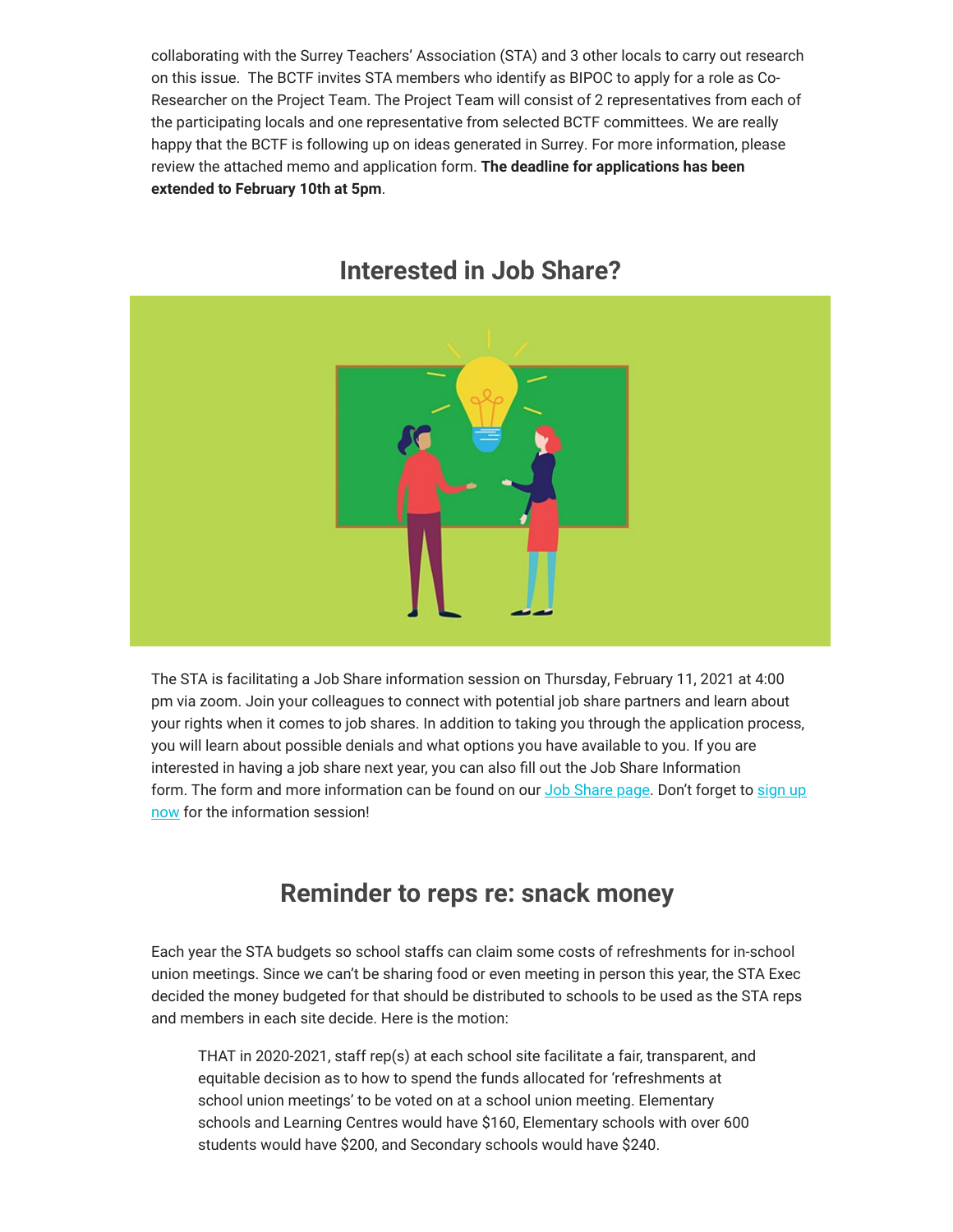Staff reps are encouraged to have a meeting at your site to determine how to allocate these funds, such as to encourage attendance at STA meetings, release time for reps, hygienically distributed snacks (individually packaged), draw prizes etc.

#### **A reminder about LOAs**

Just a reminder that if you are on an LOA for STA business (or even ProD) and your TTOC is either reassigned to another classroom or is just a failure to fill, please remember to email Donna Stewart at **accounting@surreyteachers.org**. It is important that we know this information to ensure we are not billed for that TTOC.

## **Sad news**

Roger Williams, recently retired, long-time Physics and Biology teacher at Fraser Heights and Johnston Heights passed January 28th. Please see attached obituary.

#### **The Looking Glass – Black History Month**

February is Black History Month. While this month is dedicated to uplifting and centering black history and voices, this can be done all-year round to celebrate and honour the legacy of Black Canadians. The [365 Black Canadian Curriculum](https://surreyteachers.us20.list-manage.com/track/click?u=37ec644ae87e34b54b3912660&id=c3407b969a&e=7261da6bdb) is an online project by the Elementary Teachers' Federation of Ontario (ETFO), and is designed for primary, junior and intermediate educators to teach about the lived experiences of black Canadians from the past and present, 365 days a year.

UBC is also hosting a webinar on Wednesday, February 17, 2021 from 5:30 - 6:30 entitled, "[Supporting and Representing Black Educators in BC...Where Are We Today?"](https://surreyteachers.us20.list-manage.com/track/click?u=37ec644ae87e34b54b3912660&id=36dbd1ebed&e=7261da6bdb) This webinar features Black educators in BC and will be navigating issues on how to support Black educators, the importance of teacher retention, and addressing anti-Black racism in education. To register, please visit their [webpage.](https://surreyteachers.us20.list-manage.com/track/click?u=37ec644ae87e34b54b3912660&id=1da9c07881&e=7261da6bdb)

## **Going Beyond Black History Month**

Colleagues, <u>facinghistory.org</u> is an educational organization dedicated to addressing racism and discrimination. It's an engaging repository of resources. Their mission: "Using lessons of history to challenge teachers and their students to stand up to bigotry and hate". As we are agents within a system that perpetuates systemic racism, Black History Month, can be a time for us to go deeper in our own anti-racist work. Many of us have learning to do around how we may be unintentionally harming our Black students and other students of colour. On February 10th from [4pm-5pm, the organization is offering Engaging in Anti-Racism Work: During Black History Month](https://surreyteachers.us20.list-manage.com/track/click?u=37ec644ae87e34b54b3912660&id=1c2ba5860a&e=7261da6bdb) and Beyond. Some topics covered in this FREE webinar include: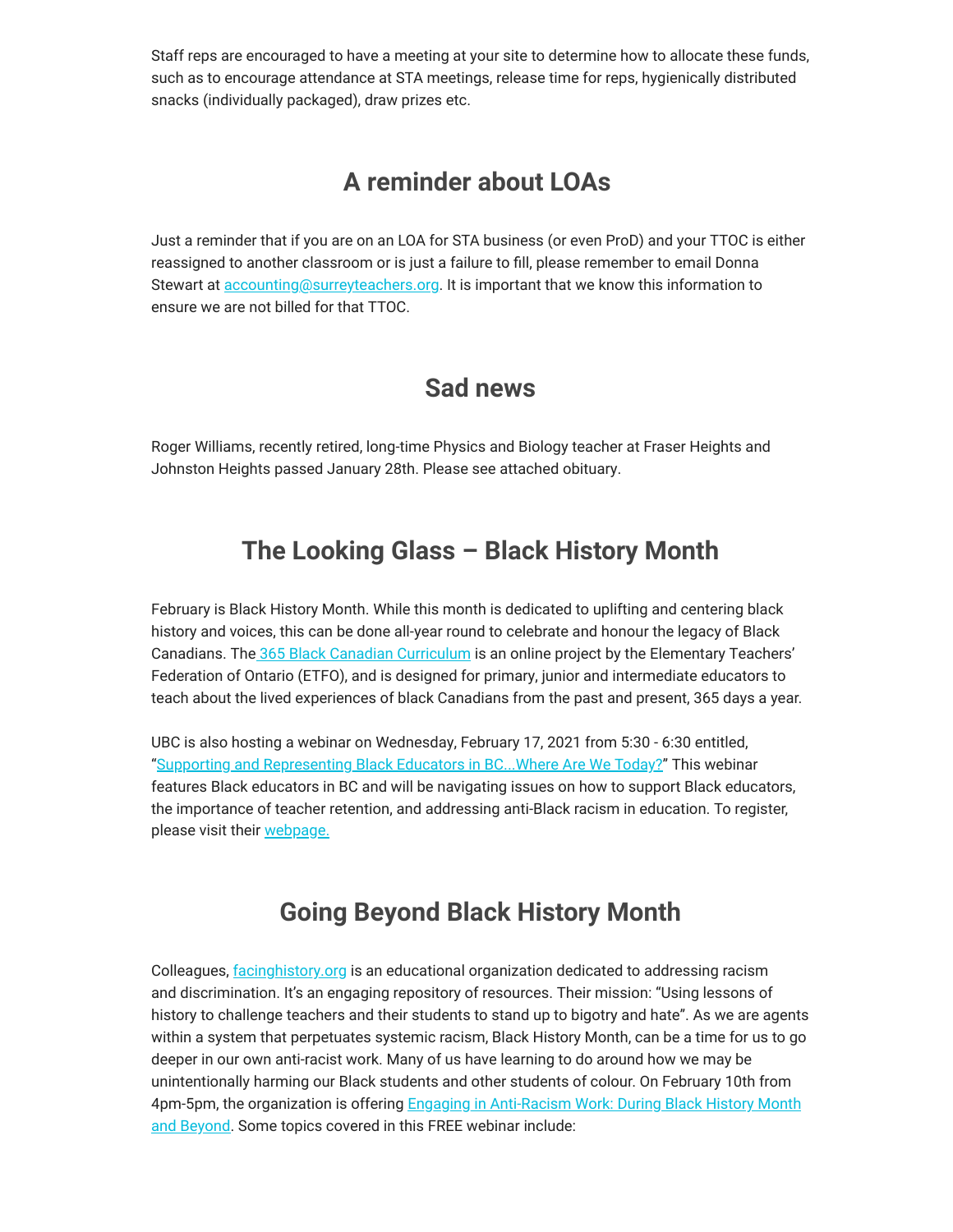- Discussing some of the educator mindsets and practices that continue to hinder the social, emotional, and academic growth of Black students.
- Gaining insight into not only the importance of Black History Month celebrations but also the year-long approaches to teaching from a racial equity lens that uplift Black students.
- Exploring the concept of "Black joy" and how to cultivate it daily.

# **Want to Learn More About Territorial Acknowledgements?**

Unsure of where to begin with land acknowledgements and want to deepen your connection with the land? Join Ta7talíya Nahanee, Squamish, on February 24th, 2021 to personalize your connection to the decolonizing practice of Acknowledging Indigenous Territories. You may [register on Eventbrite.](https://surreyteachers.us20.list-manage.com/track/click?u=37ec644ae87e34b54b3912660&id=1a45aba987&e=7261da6bdb)

# **Moose Hide Campaign 2021**

The Moose Hide Campaign is a grassroots movement of Indigenous and non-Indigenous men and boys who are standing up against violence towards women and children. Join in the 10th annual #MooseHideCampaignDay – a day of unity and action against violence. On February 11th, there will be a livestream, workshops, and keynote speakers Swil Kanim and Michèle Audette. Register now at [http://bit.ly/MooseHideDay21](https://surreyteachers.us20.list-manage.com/track/click?u=37ec644ae87e34b54b3912660&id=32f495ca48&e=7261da6bdb).

# **Ask A Young Worker!**

"I was wondering what the difference is between the SGM and the STARA?"

Great question, the union is obsessed with acronyms, and those of us who aren't as involved can get lost pretty quickly!

SGM stands for Special General Meeting. This is a meeting where all STA members have a vote and are able to move motions. It is the most powerful decision-making body of the STA.

STARA stands for Surrey Teachers Association Representative Assembly. At this meeting, only staff reps, committee chairs, and executive members are able to vote or move motions. All members are still welcome to attend and can speak at the mic.

STARA meetings typically occur every 3rd Wednesday of the month. General meetings happen at least 3 times in the year; there is always our main one in May to pass the budget and elect our executive, one in November to pass the motions we are sending to the BCTF AGM, one in January to elect our BCTF AGM delegates, (and occasionally others whenever the president sees the need to have one for an urgent reason.)

All SGMs and STARAs are virtual this year, so it's easy and less intimidating to check out what happens at these meetings. [Register to get the zoom links](https://surreyteachers.us20.list-manage.com/track/click?u=37ec644ae87e34b54b3912660&id=9b327cdd2e&e=7261da6bdb) in your inbox for the rest of the school year.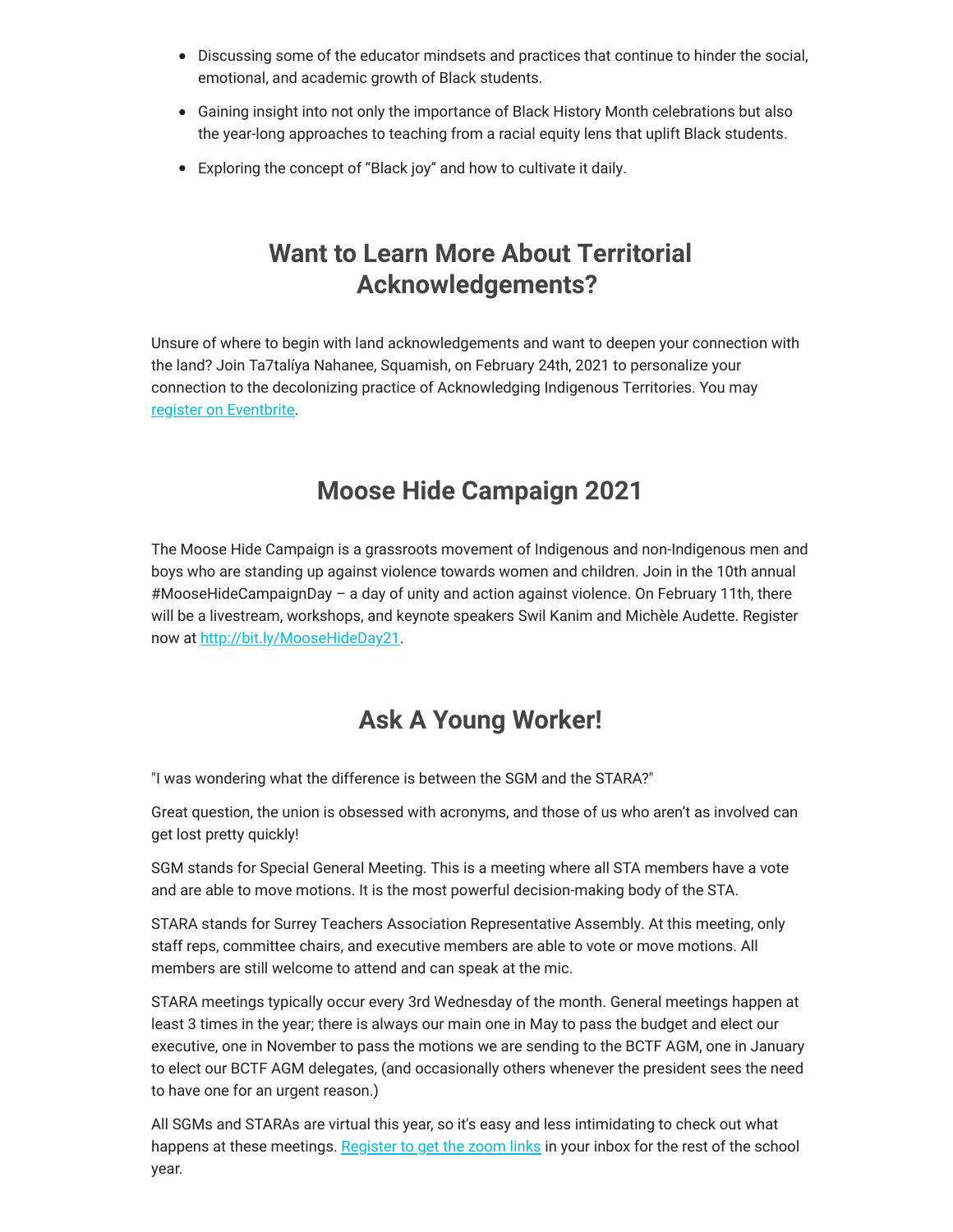Feel free to message the Young Worker Committee via [sta@surreyteachers.org](mailto:sta@surreyteachers.org) with any other questions you want answered!



# **International Solidarity Committee coffee draw**

Our International Solidarity Committee (ISC) will be doing another coffee draw. This is your final chance to win Café Ético organic and fair-trade coffee. **The results of the draw will be shared at the STARA (STA Rep Assembly) meeting on Wednesday, February 17, 2021.** If you are interested in submitting your name for this draw, please complete this [form.](https://surreyteachers.us20.list-manage.com/track/click?u=37ec644ae87e34b54b3912660&id=aebbd3cc3b&e=7261da6bdb)

**The deadline to submit your name is February 12, 2021. All STA members are welcome to enter the draw and you do not need to attend the meeting to win.** 

The STA supports CoDevelopment Canada which is a non-governmental organization that promotes, supports, and advocates for social justice and global education in the Americas. More in[form](https://surreyteachers.us20.list-manage.com/track/click?u=37ec644ae87e34b54b3912660&id=796f89c709&e=7261da6bdb)ation about the STA's efforts with this organization is provided on the form.



## **Status of Women Committee**

Have you been having trouble getting motivated to work out? Us too! The STA Status of Women Committee is hosting virtual dance classes on Wednesdays over the next few weeks. Come destress and have some fun with other Surrey teachers. You will burn calories and get a chance to learn choreography to a new style of dance every week! Regardless of your experience, join us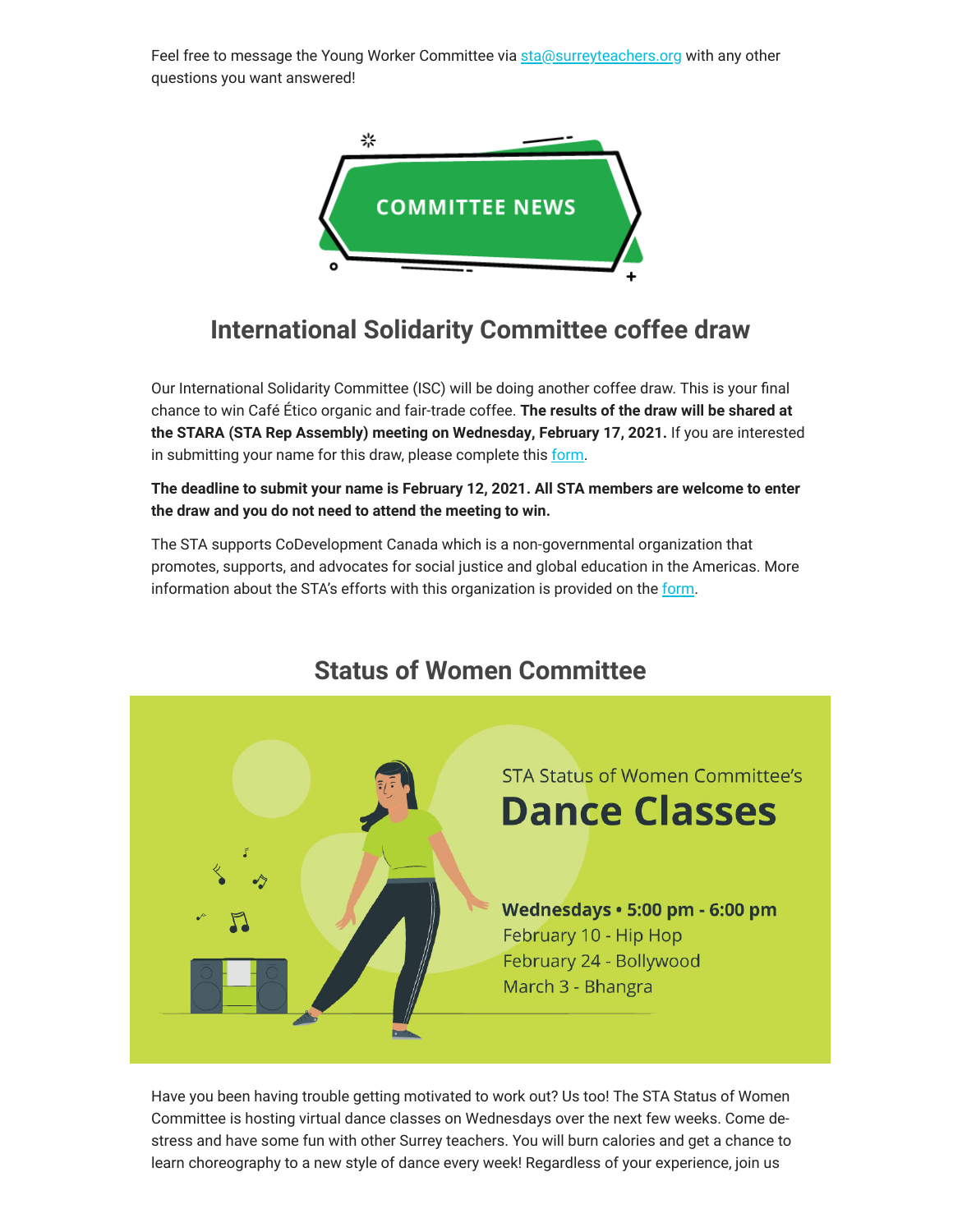virtually from the comfort of your home on Wednesdays from 5:00 pm to 6:00 pm.

Register: [https://sow-dance.eventbrite.ca](https://surreyteachers.us20.list-manage.com/track/click?u=37ec644ae87e34b54b3912660&id=51b087eca4&e=7261da6bdb)



Meditation is a process of training your awareness and priming a healthy sense of perspective. You learn to observe your thoughts without judgment. In a guided meditation, the narrator explains the dynamics of the process and how your mind is likely to behave during meditation. The emotional benefits of guided meditation can include: gaining a new perspective on stressful situations; building skills to manage your stress; increasing self-awareness; focusing on the present, and; reducing negative emotions. The STA Status of Women Committee is hosting a guided virtual meditation session on Tuesday, February 9 from 4:30 - 5:30 pm. The purpose is to achieve mental and emotional release and stress relief.

Register: [https://sow-meditation.eventbrite.ca](https://surreyteachers.us20.list-manage.com/track/click?u=37ec644ae87e34b54b3912660&id=b070eb24d6&e=7261da6bdb)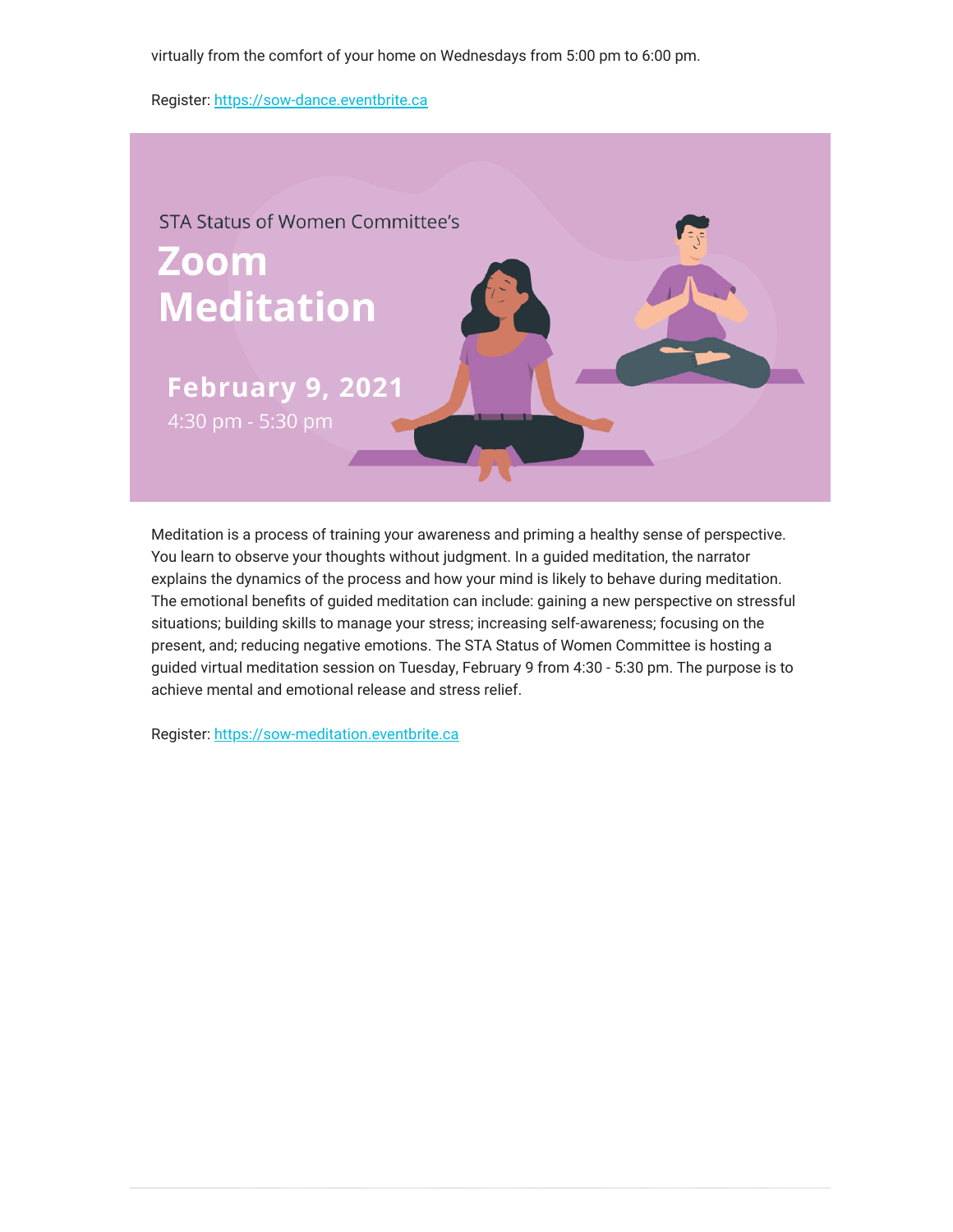

Velma Moore, STA Status of Women committee member, is eager to get back to knitting and chatting with Surrey teachers! Grab your needles and some yarn and safely connect with us from the comfort of your home. Open to all levels of knitters, beginners can learn something new, and those with more experience can enjoy the company while you work on your own projects. This BYOB event happens weekly at 7:00 pm on Fridays! For more info, feel free to contact Velma at [moore\\_v@surreyschools.ca](mailto:moore_v@surreyschools.ca).

Register: [https://sow-knit.eventbrite.ca](https://surreyteachers.us20.list-manage.com/track/click?u=37ec644ae87e34b54b3912660&id=7a32335cbf&e=7261da6bdb)



#### **STA EVENTS**

February 5 - [Staff Rep Training](https://surreyteachers.us20.list-manage.com/track/click?u=37ec644ae87e34b54b3912660&id=9e2e0abe25&e=7261da6bdb) February 5 - [Knit, Chat, and Wine Night](https://surreyteachers.us20.list-manage.com/track/click?u=37ec644ae87e34b54b3912660&id=853f1c2a73&e=7261da6bdb) February 8 – BCTF AGM Delegation Rookie Orientation February 9 – Executive Committee February 9 - [Zoom Meditation for Surrey Teachers](https://surreyteachers.us20.list-manage.com/track/click?u=37ec644ae87e34b54b3912660&id=5ffb69525e&e=7261da6bdb) February 10 - [Surrey Teachers Virtual Dance Class](https://surreyteachers.us20.list-manage.com/track/click?u=37ec644ae87e34b54b3912660&id=93c47b00b1&e=7261da6bdb)

#### **OTHER IMPORTANT DATES**

February is Black History Month February 6 – International Day of Zero Tolerance for Female Genital Mutilation [February 10 – Engaging in Antiracism Work: During](https://surreyteachers.us20.list-manage.com/track/click?u=37ec644ae87e34b54b3912660&id=6f68bcd613&e=7261da6bdb) Black History Month and Beyond [February 11 – National Online Moose Hide](https://surreyteachers.us20.list-manage.com/track/click?u=37ec644ae87e34b54b3912660&id=9555068d79&e=7261da6bdb) Campaign Day